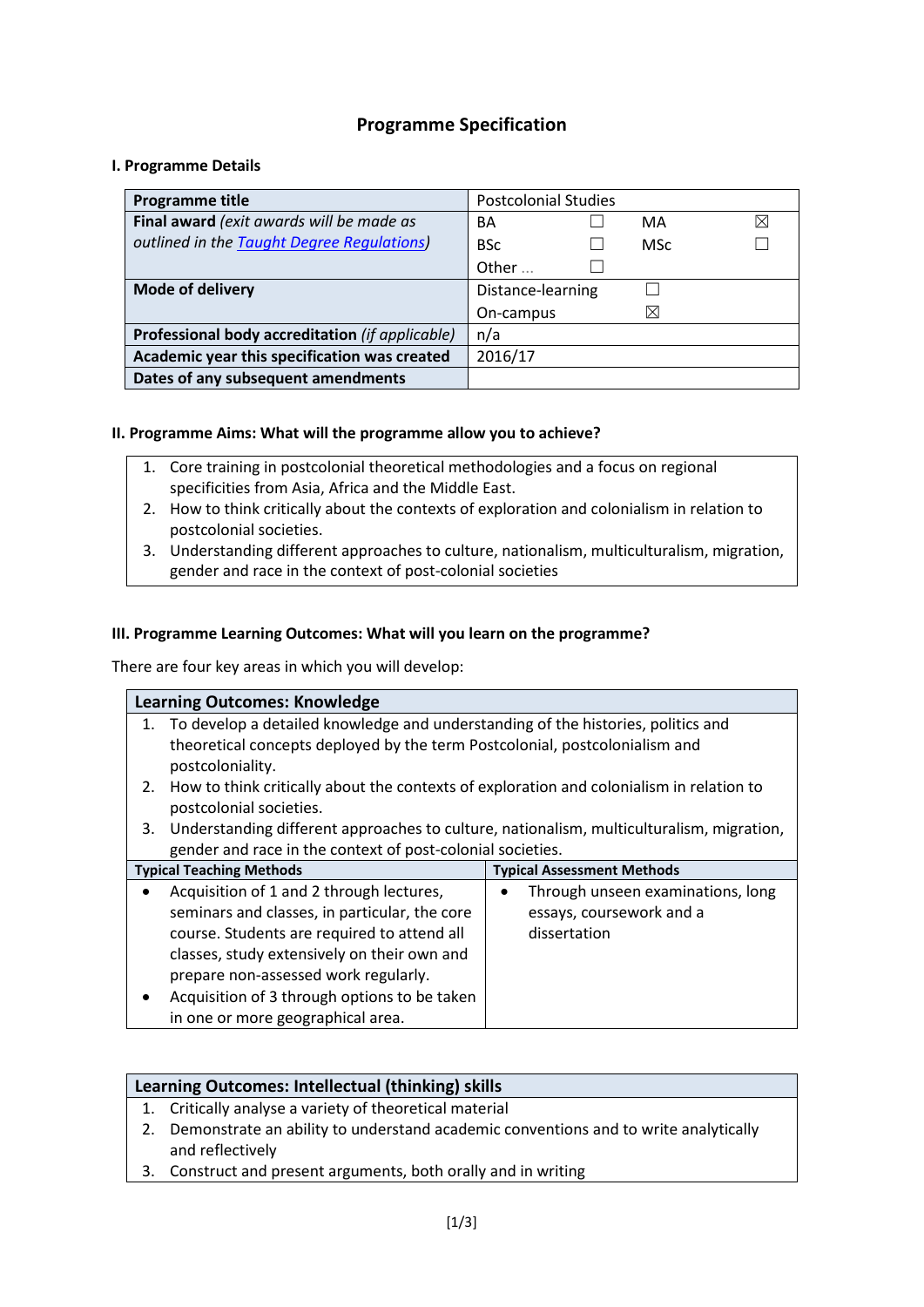- 4. Demonstrate an ability to think critically about postcolonial issues in a number of disciplines
- 5. Engender original approaches and strategies

| <b>Typical Teaching Methods</b>               |           | <b>Typical Assessment Methods</b> |  |
|-----------------------------------------------|-----------|-----------------------------------|--|
| Acquisition of 1-5 is fostered in all courses | $\bullet$ | Through unseen examinations,      |  |
| offered in the Programme, in that all         |           | coursework, long essays,          |  |
| courses will introduce information that will  |           | presentation and a dissertation.  |  |
| need to be assessed critically and will       |           |                                   |  |
| demonstrate how conflicting                   |           |                                   |  |
| interpretations arise from different          |           |                                   |  |
| approaches to the same texts.                 |           |                                   |  |
| Acquisition of 3 through presentations,       |           |                                   |  |
| coursework.                                   |           |                                   |  |
| Acquisition of 5 through supervision of an    |           |                                   |  |
| advanced independent research project         |           |                                   |  |
| with an original dimension                    |           |                                   |  |

|    | Learning Outcomes: Subject-based practical skills                                          |                                      |  |  |  |  |
|----|--------------------------------------------------------------------------------------------|--------------------------------------|--|--|--|--|
|    | 1. Write effectively and analytically                                                      |                                      |  |  |  |  |
| 2. | Retrieve, sift and analyse information from a variety of sources.                          |                                      |  |  |  |  |
| 3. | Present to audiences: listen, engage and interact.                                         |                                      |  |  |  |  |
| 4. | Practice research techniques in a variety of specialized research libraries and institutes |                                      |  |  |  |  |
|    |                                                                                            |                                      |  |  |  |  |
|    | <b>Typical Teaching Methods</b>                                                            | <b>Typical Assessment Methods</b>    |  |  |  |  |
|    | Acquisition of 1 through the writing of long                                               | By unseen examination, dissertation, |  |  |  |  |
|    | essays and a dissertation.                                                                 | presentation and long essays         |  |  |  |  |
| ٠  | Acquisition of 2 and 5 through library                                                     |                                      |  |  |  |  |
|    | research.                                                                                  |                                      |  |  |  |  |
| ٠  | Acquisition of 3 through regular seminar                                                   |                                      |  |  |  |  |
|    | presentations.                                                                             |                                      |  |  |  |  |

# **Learning Outcomes: Transferrable skills**

- 1. Structure and communicate ideas effectively both orally and in writing.
- 2. Critically evaluate arguments
- 3. Formally present their research findings to a public audience
- 4. Integrate as team members in a group
- 5. Utilise a variety of multi-media academic resources
- 6. Work within a set deadline period

| <b>Typical Teaching Methods</b>                         | <b>Typical Assessment Methods</b>    |
|---------------------------------------------------------|--------------------------------------|
| Acquisition of 1 to 4 through long essays,<br>$\bullet$ | By unseen examination, dissertation, |
| coursework and dissertation writing,                    | presentation, and long essays.       |
| seminar presentations and discussions and               |                                      |
| through the study of a variety of written               |                                      |
| and digital materials, in libraries and                 |                                      |
| research institutes of a kind they will not             |                                      |
| have used as undergraduates.                            |                                      |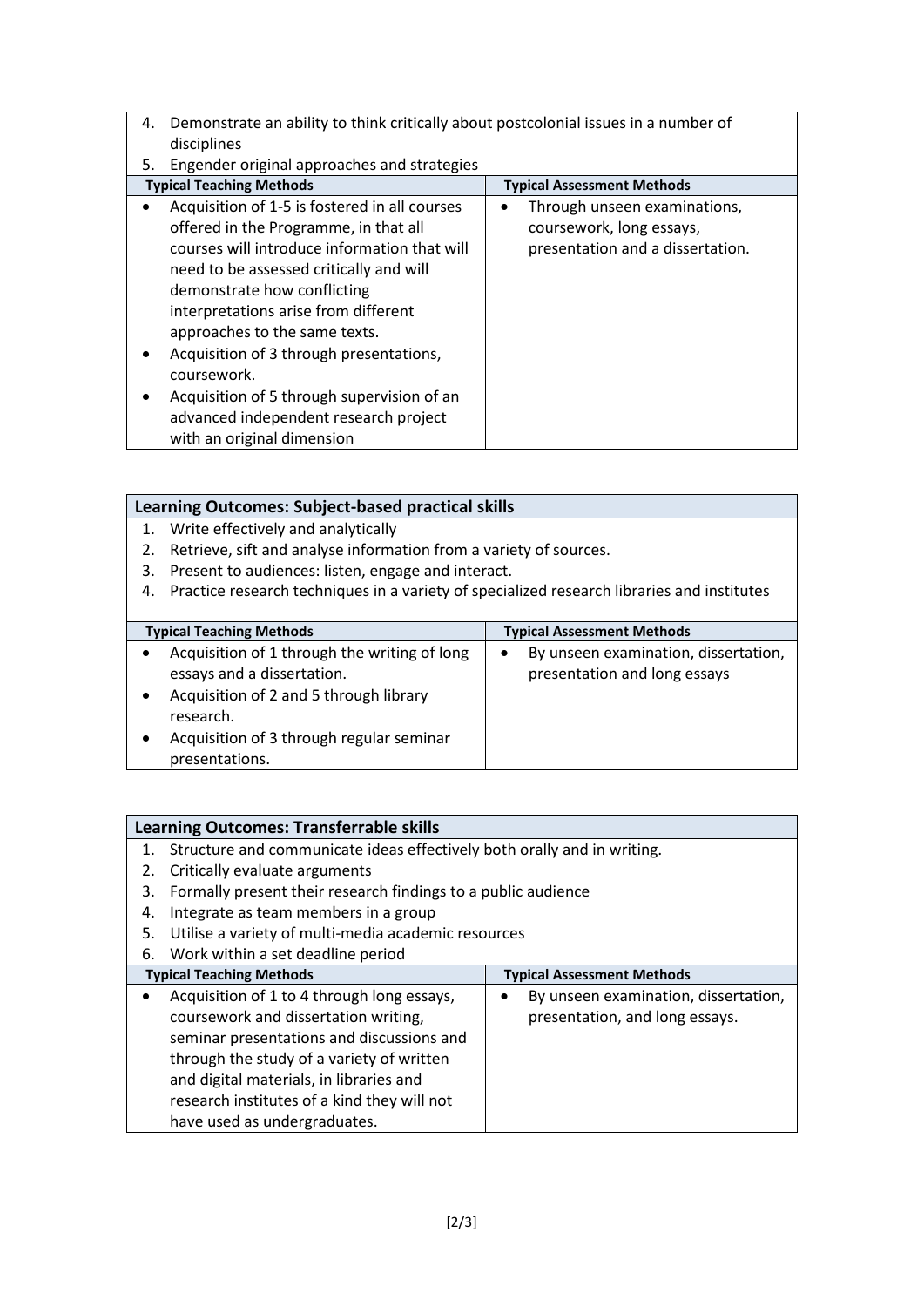#### **General statement on contact hours – postgraduate programmes**

Masters programmes consist of 180 credits, made up of taught modules of 30 or 15 credits, taught over 10 or 20 weeks, and a dissertation of 60 credits. The programme structure shows which modules are compulsory and which optional.

As a rough guide, 1 credit equals approximately 10 hours of work. Most of this will be independent study (see [https://www.soas.ac.uk/admissions/ug/teaching/\)](https://www.soas.ac.uk/admissions/ug/teaching/) such as reading and research, preparing coursework, revising for examinations and so on. Also included is class time, for example lectures, seminars and other classes. Some subjects may have more class time than others – a typical example of this are language acquisition modules. At SOAS, most postgraduate modules have a one-hour lecture and a one-hour seminar every

week, but this does vary.

More information can be found on individual module pages.